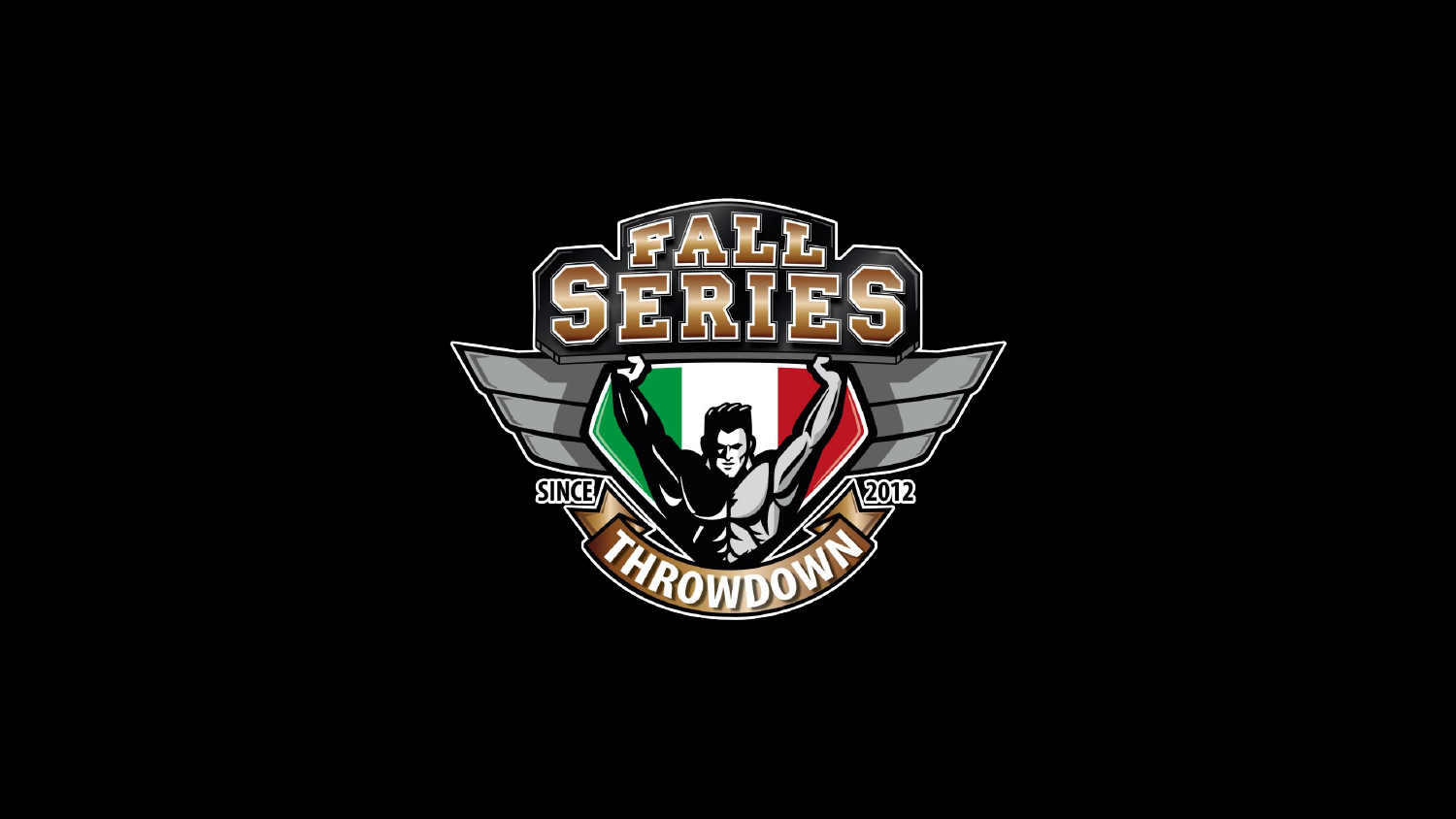# WOD I TEAM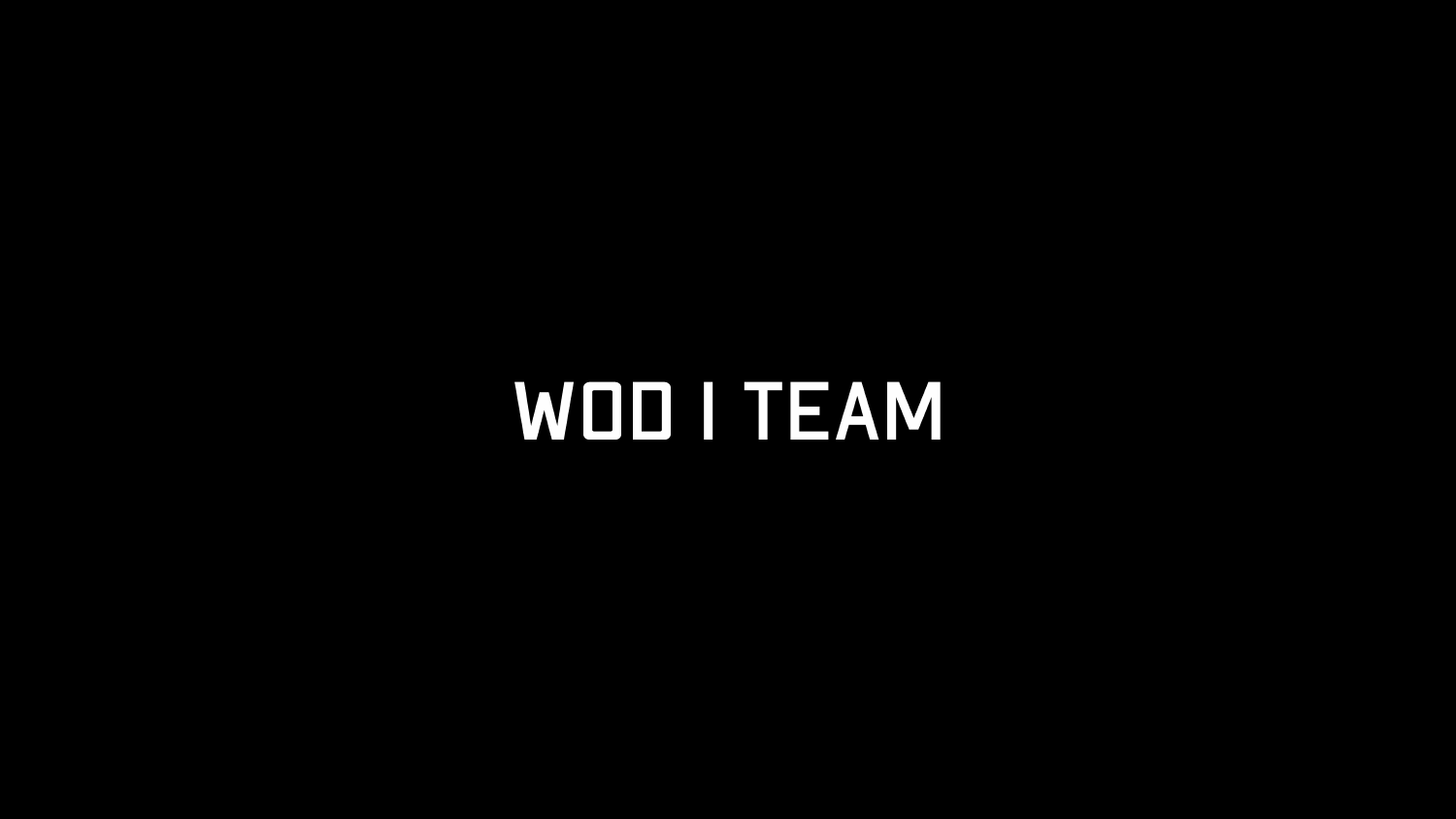## MIRACULOUS SALVATION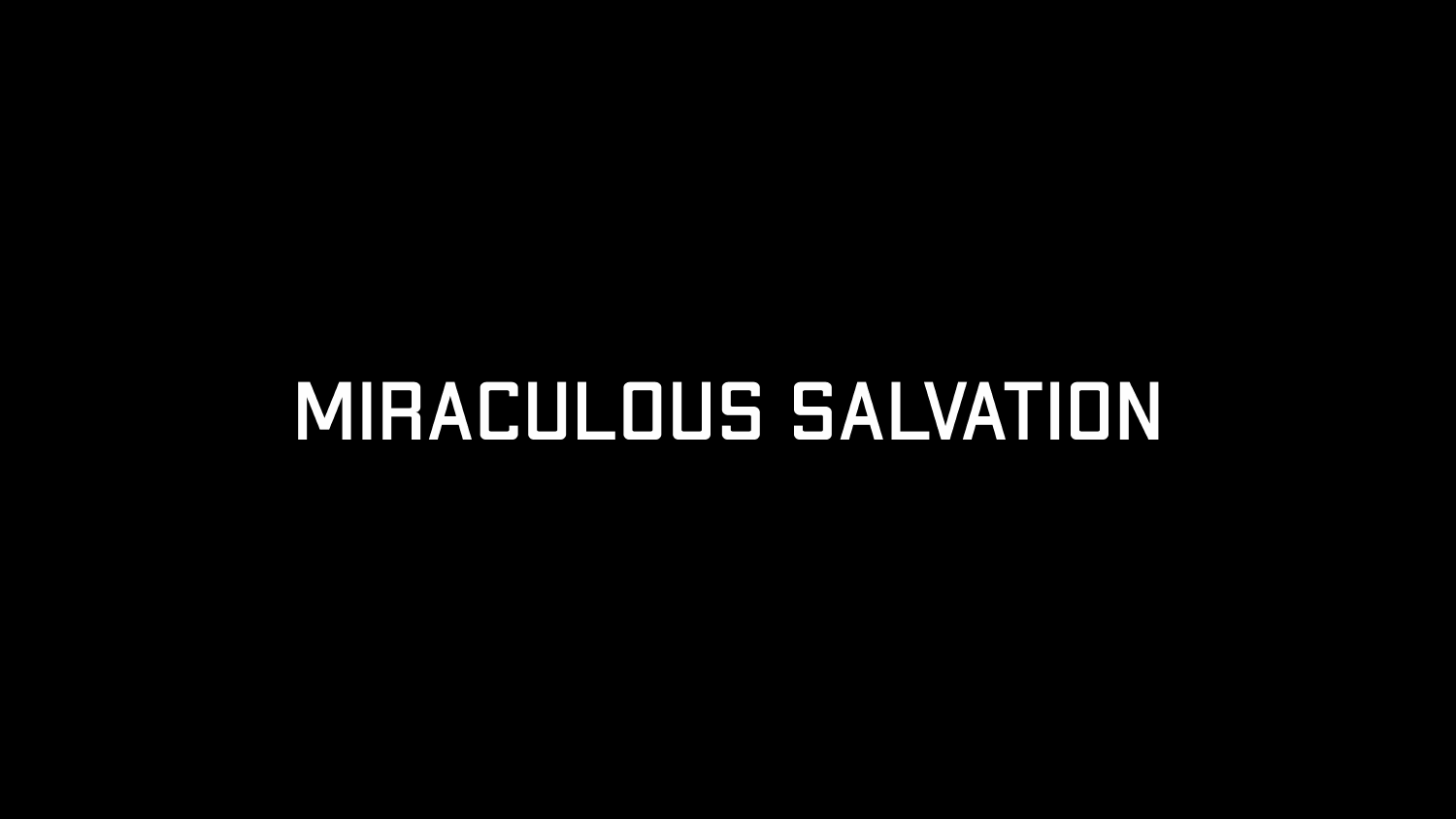### WOD I

**TIME CAP 7 MIN** 

#### 50 RING MUSCLE UP 2K + 2K ROWER RUNNING TO THE FINISH MAT

SCORE 1 = TIME TO PERFORM 50 RING MUSCLE UP SCORE 2 = TIME TO COMPLETE THE ENTIRE WOD



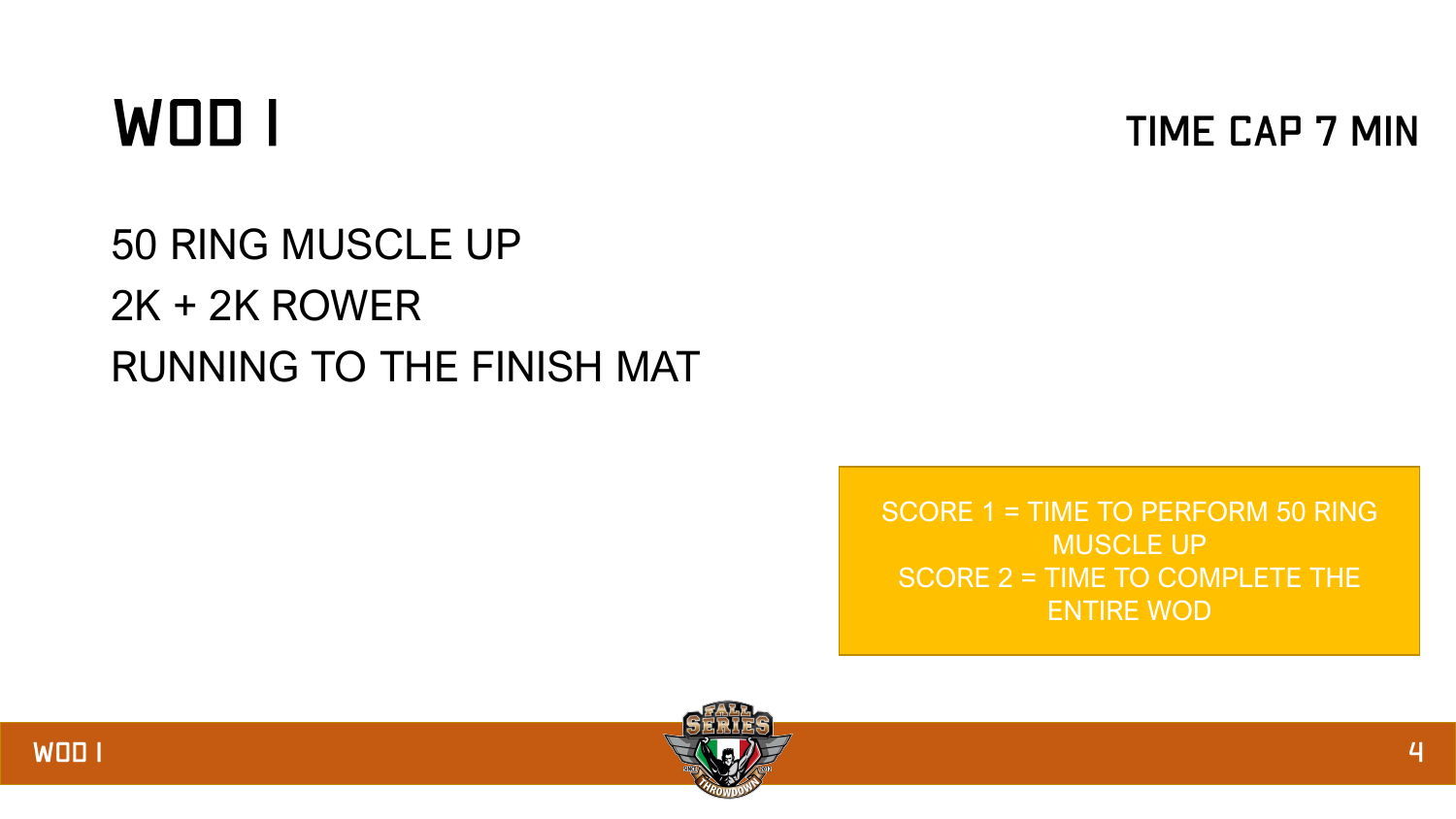## WEIGHT AND VARIATIONS

|                        | <b>RING MUSCLE UP</b> | <b>ROWER</b>      |
|------------------------|-----------------------|-------------------|
| <b>TEAM ELITE</b>      |                       | $2000 M + 2000 M$ |
| TEAM MASTER 110 +      | $\sqrt(30)$           | $2000 M + 2000 M$ |
| <b>TEAM SCALED</b>     | $\sqrt{(30)}$         | $2000 M + 2000 M$ |
| <b>TEAM EXPERIENCE</b> | PULL UP 30            | $2000 M + 2000 M$ |

#### FALL SERIES RULE

For the scaled category: in case that all the 3 members of the team might not have the «ring muscle up» skill, they can choose to perform the wod with the «bar muscle up» skill. In this case their score will be lower than the one of the team that has performed even only one ring muscle u



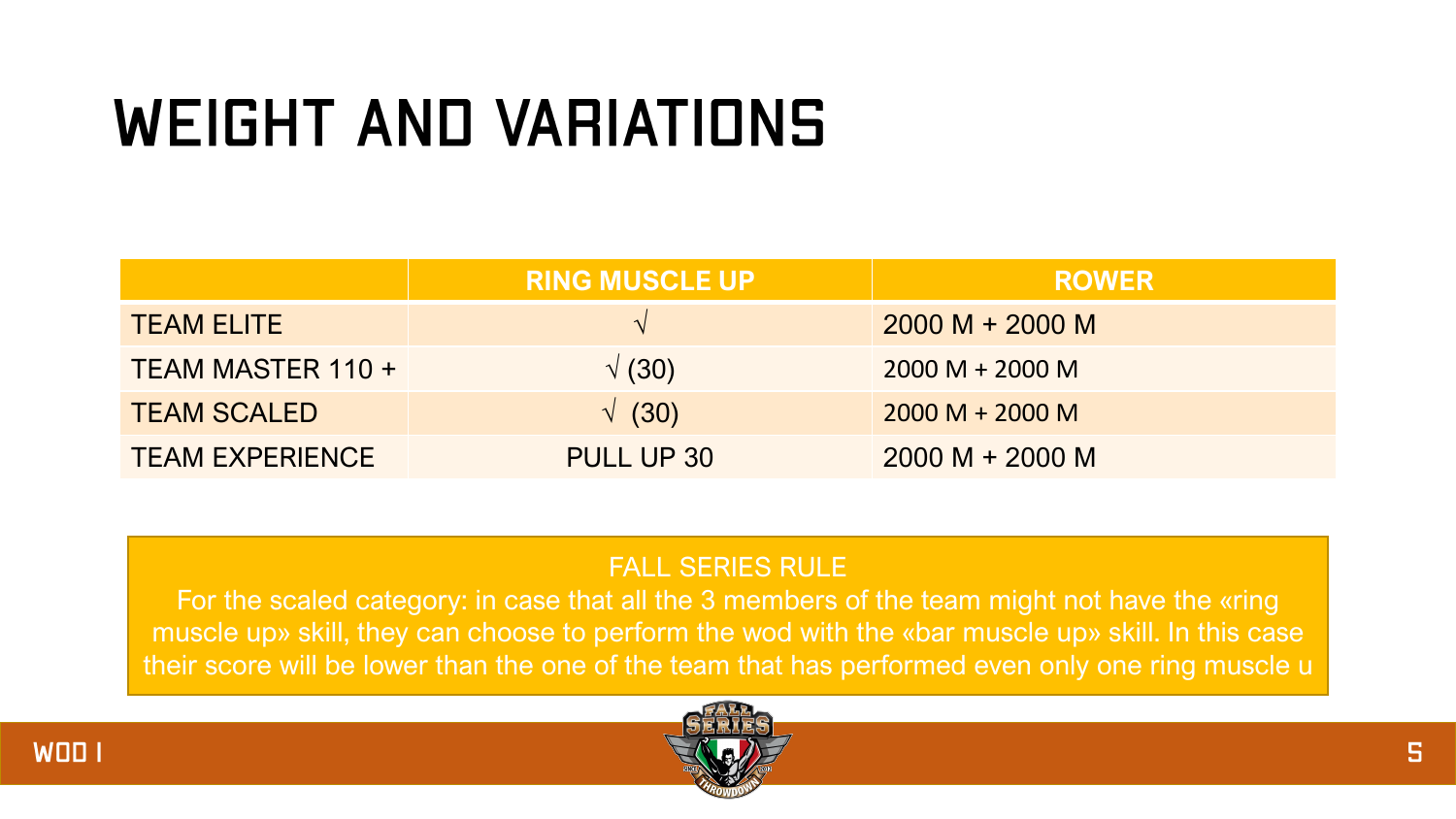### FLOW

- Athletes are waiting on the platform; At 3,2,1 go two of the teammates go to the rower, while the other one will take the rings.
- They can change exercise as they like, without sticking to a specific rotation. No minimum working per athlete is required.
- At the end of the 50 ring muscle ups, as soon as the athlete reaches the other two at the rowers, the time will be taken for the first score.
- At the end of both the 50 ring muscle ups and 4k rower total, the athletes will run to the platform where the second score will be taken.

Note: The alternation on the exercises is free and at the athletes own discretion. No minimum working per athlete is required

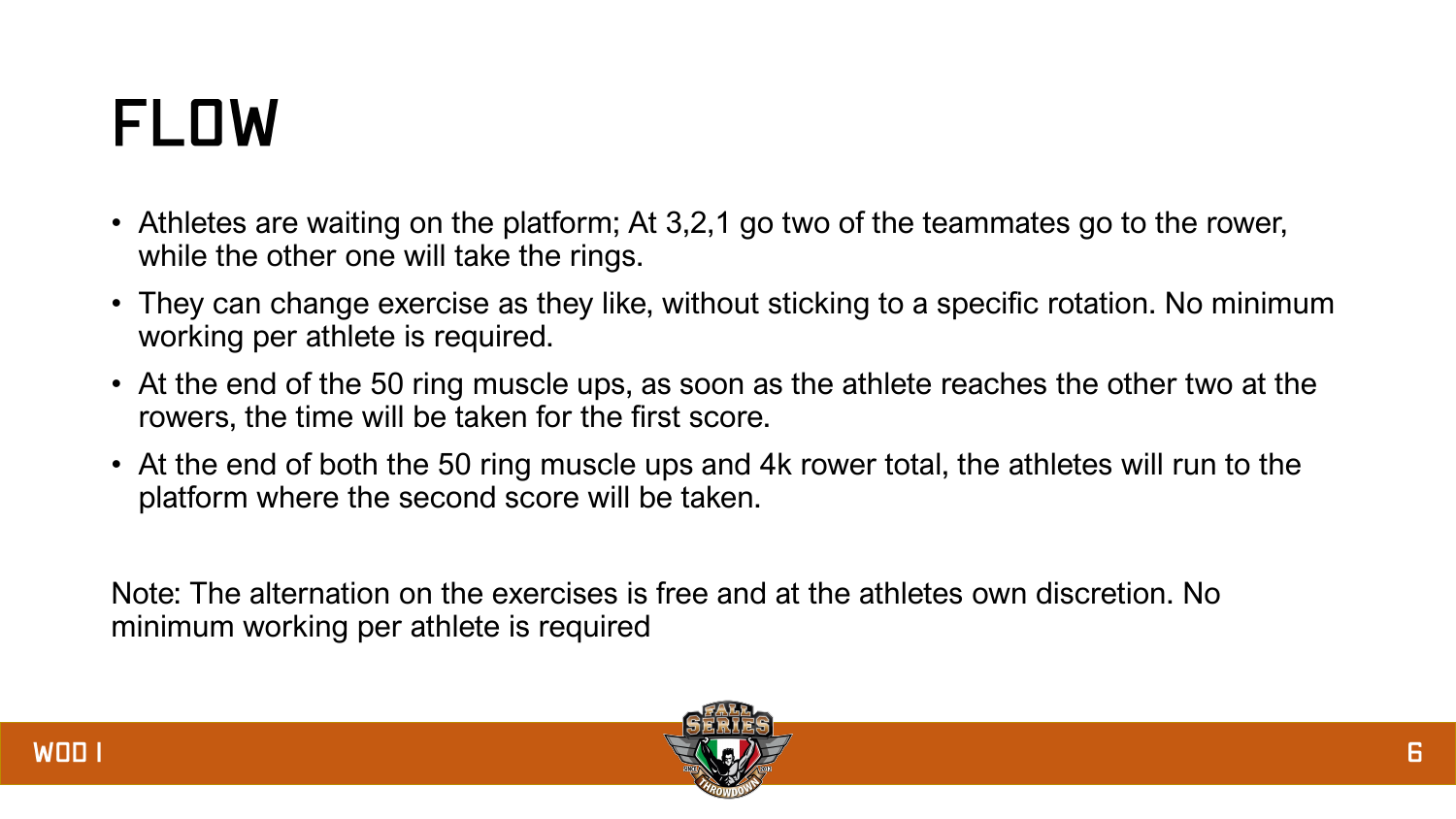#### **STANDARDS**